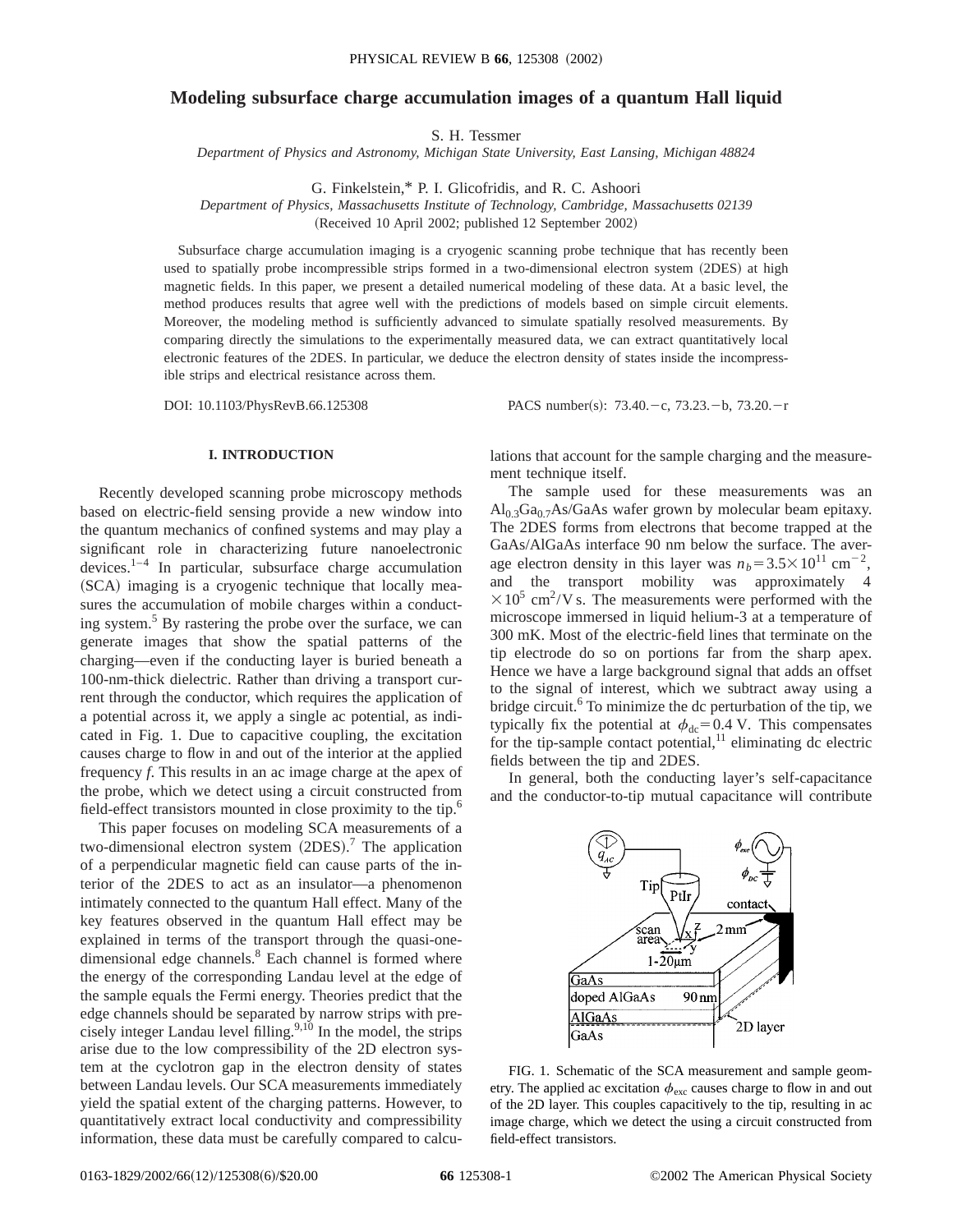

FIG. 2. Simple models for the system and corresponding expressions for the measured charge. (a) If *RC* charging delays are negligible, a single parallel-plate capacitor model provides an estimate for the compressibility contribution  $(D)$  to the signal. (b) If the impedance of the 2D layer gives significant delays, the measurement probes the local potential  $\phi(r)$ , which will have a phase shift and reduced magnitude relative to  $\phi_{\text{exc}}$ . Here  $C_{\text{mut}}$  is the tip-2D mutual capacitance. In these cases, a simple *RC* model, shown in ~c!, provides an intuitive picture of the charging. The sample is modeled as a single resistor *R* charging two capacitors to ground:  $C_{\text{mut}}$  and  $C_{\text{stray}}$ , where  $C_{\text{stray}}$  accounts for electric flux emanating from the 2DES that does not terminate on the tip. (d) Charging characteristics of the *RC* model as a function of the excitation frequency *f*. Here  $C = C_{\text{mut}} + C_{\text{strav}}$ , and  $Q_{\text{in}}$  and  $Q_{\text{out}}$  are in the inphase and out-of-phase components of the charging, as described in the text.

to the magnitude of the charging signal. A local suppression of the signal may result from either low compressibility or low conductivity. The compressibility (i.e., density of states) is given by  $D = dn/d\mu$ . *D* sets the amount of charge that will accumulate in the 2DES for a given potential variation in the dc limit. With regard to the conductivity, *RC* charging time effects may result in insufficient time to charge the region compared to the period of the ac excitation. As the 2DES longitudinal conductivity is very low in the vicinity of integer filling, this possibility must be examined carefully. To distinguish between the two mechanisms we study both the in-phase signal  $Q_{\text{in}}$  and the 90 $^{\circ}$  out-of-phase (lagging) component  $Q_{\text{out}}$  as a function of frequency. Therefore, we obtain two images simultaneously with each scan.

#### **II. SIMPLE MODELS**

To better understand our modeling scheme, presented in the next section, it is useful to first introduce simple models of charging. Moreover, these models will provide basic tests for the advanced method.

#### **A. Single parallel plate capacitor**

The induced charge on the tip is closely related to the local charging of the 2DES, as the tip will capture more field lines when it is above a region of relatively high charge accumulation. The simplest model of our system is a single parallel-plate capacitor, as shown in Fig.  $2(a)$ . Although this is a severe simplification, if the 2DES is sufficiently conducting so that charging delays can be neglected (at a given frequency), the single-capacitor model can be used to crudely estimate the compressibility contribution to the signal. Here the applied excitation potential is assumed as a constant across the sample, and the charge induced on the tip is set exclusively by the tip-sample mutual capacitance  $C(D)$ , to which both the geometry and compressibility contribute. Using mks units, *C*(*D*) takes the following form:

$$
C(D) \propto \left(\frac{h}{\varepsilon_0} + \frac{d}{\kappa \varepsilon_0} + \frac{1}{e^2 D}\right)^{-1},\tag{1}
$$

where *h* is the effective distance from the surface to the tip, *d* is the 2DES depth below the surface, and  $\kappa$  is the dielectric constant of the semiconductor.<sup>12</sup> Finally, the charge on the tip is simply the product of the capacitance and the excitation potential,  $q_{ac} = \phi_{exc} C(D)$ .

## **B.** *RC* **circuit**

To describe systems for which either the bulk conductivity or local conductivity is sufficiently low to result in significant charging delays, the above model must be extended—as the magnitude and phase of the potential will vary with position. Hence, for more advanced models, we introduce the local effective potential  $\phi(r)$ . With the tip centered above *r*, we can then write the charge induced as

$$
q_{ac}(r) = \phi(r)C_{mut},\qquad(2)
$$

where  $C_{\text{mut}}$  is the mutual capacitance between the tip and 2D layer.

Figure  $2(b)$  shows the basic picture for charging the tip. As the potential propagates across the sample, its magnitude is reduced and phase shifted by the resistance and selfcapacitance of the system along the path. Finally, the point below the tip with potential  $\phi(r)$  determines the measured charge, according to Eq.  $(2)$ . We can explicitly define the measured charging components *Q*in and *Q*out using complex notation for the potentials:  $\phi_{\text{exc}} = \phi_{\text{exc0}}e^{i\omega t}$  and  $\phi(r)$  $=$   $\phi_0(r)e^{i(\omega t + \delta)}$ , where the injection frequency is  $f = \omega/2\pi$ and  $\delta$  is the local phase delay. Defining the complex charging per unit excitation voltage as  $Q = [\phi(r)/\phi_{\text{exc}}]C_{\text{mut}}$ , the two components are given by  $Q_{in} = \text{Re}\{Q\}$  and  $Q_{out} = -\text{Im}\{Q\}$ .

Figures  $2(c)$  and  $2(d)$  present a simplified view of the *RC* system, which in many respects provides the correct picture for the conductivity contribution to the charging. We consider the sample as consisting of a single resistor *R* charging two capacitors to ground:  $C_{\text{mut}}$  and  $C_{\text{stray}}$ , where  $C_{\text{stray}}$  accounts for electric flux emanating from the 2DES that does not terminate on the tip. Figure 2(d) shows the  $Q_{\text{in}}$  and  $Q_{\text{out}}$ components of tip charge for this model, where  $C = C<sub>mut</sub>$  $+C_{\text{stray}}$ . With respect to the in-phase charging, at frequencies greater than the roll-off frequency  $f_0 = 1/2\pi RC$ , the excitation cycle is too short for full charging to occur. As a result, *Q*in diminishes monotonically with increasing *f*. In contrast, the out-of-phase signal  $Q_{\text{out}}$  displays a peak at  $f_0$ . This behavior is easy to understand. At low frequencies, charging occurs rapidly compared to the period of excitation,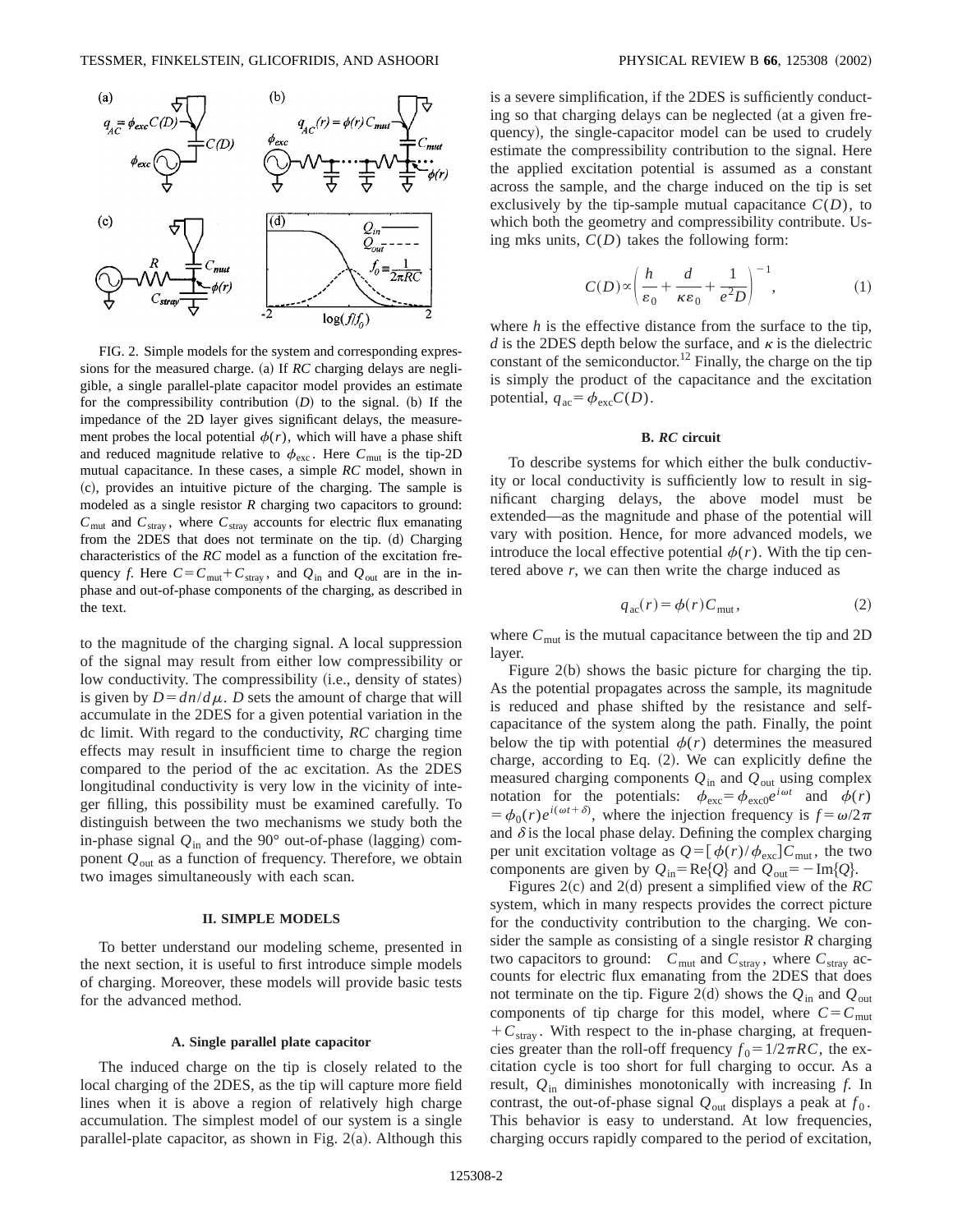

FIG. 3. (a) SCA image in the vicinity of a density maximum at a magnetic field of 4.05 T. The density contour corresponding to  $\nu=4$  forms a dark ring for which the charging is reduced. To investigate the charging characteristics in detail, numerous measurements were acquired by scanning the tip along the indicated line.  $~$  (b) Schematic of the advanced method used to model the data.  $~$  (c) Measurements (left) and best-fit modeling curves (right) of the ring feature as a function of frequency and magnetic field. The insets show the parameters of the respective calculations, as described in the text. Small background slopes were subtracted from each measured curve to compensate for drift effects.

so the charge signal is in phase with the excitation and *Q*out is small. At intermediate frequencies, the charge lags the excitation and *Q*out is large. At high frequencies, little charge enters the sample, so  $Q_{\text{out}}$  and  $Q_{\text{in}}$  both tend to zero.

## **III. MEASUREMENTS AND ADVANCED MODELING**

Figure  $3(a)$  shows a SCA image of a ring-shaped feature of reduced charging that appeared at applied magnetic fields near 4 T. At the center of this area the sample was prepared to have a density maximum, resulting in an electron density gradient of  $dn/dx \approx 5 \times 10^{10}$ /cm<sup>2</sup>  $\mu$ m near the edges of the ring.<sup>7</sup> The dark feature marks the density contour near integer filling; in this case, four spin-split Landau levels are filled ( $\nu=4$ ). As the field increases by a small increment, integer filling occurs at slightly higher densities. Indeed, the ring feature was observed to move up the density gradient and hence to shrink in diameter as expected. Figure  $3(c)$  (left column) presents a series of measurements as the tip scanned across a single line through the center of the ring. Both *Q*in and *Q*out curves are plotted at four magnetic fields and at three different frequencies: 10, 30, and 100 kHz. We see that  $Q_{in}(x)$  shows the greatest changes with respect to x at 4.3 T, where it is most reduced in the interior. In contrast,  $Q_{\text{out}}(x)$  shows the most structure at 4.1 and 4.2 T. The data were normalized with respect to the in-phase curve at 4.3 T; this choice is sensible in the view that the interior signal is likely near zero—i.e., no charge entering—whereas the exterior most likely represents full charging. The advanced modeling presented below supports this assumption.

In addition to  $\nu=4$ , the ring also appeared at filling factors  $\nu=2$  and 6 (not shown). The observed widths of the rings for  $\nu=2$  and 4 were  $\sim$ 0.6 and  $\sim$ 0.4  $\mu$ m, respectively. These widths are about 3 times greater than predicted by the standard theoretical picture.<sup>10</sup> This discrepancy was the main focus in Ref. 7. Disorder due to density fluctuations of charged donors in the doped layer of the sample represents the most likely explanation.<sup>13,14</sup> Effectively, these fluctuations give rise to states within the gap between Landau levels, with the resulting increase in screening yielding wider strips.

Two physical phenomena can cause structure in the local charging, both of which are expected to occur near integer filling: (1) a decrease in the local compressibility, *D*  $=dn/d\mu$ , and (2) a decrease in the local conductivity  $\sigma$ . Much of the data of Fig. 3 show out-of-phase structure, indicating that the 2DES does not have enough time to fully charge during the excitation cycle. Hence, in addition to compressibility variations, changes in conductivity must contribute significantly. To untangle the effects of these two phenomena, we have developed a numerical method that models the charging in two dimensions within the 2D layer generating calculations that can be compared directly to the measurements.

An important key to understanding the behavior of the system is the ratio of  $C_{\text{mut}}$  to  $C_{\text{stray}}$ . Consider the charging of a region of the 2DES of radius *L*, situated directly below the probe. Electric-field lines connect the charge within this region to the tip. If the tip is sharp and narrow compared to *L*, the field lines terminate on the bottom up to a height of  $\sim L$ above the apex. The result is a mutual capacitance of approximately  $C_{\text{mut}} \approx 2 \pi \epsilon_0 L$ .<sup>15</sup> For the PtIr tips used in this study, the nominal radius of curvature was  $\sim$  50 nm with a cone angle of  $\sim 10^{\circ}$ .<sup>16</sup> So for micron-sized sample features, we should indeed be in the sharp-tip limit. With respect to the stray capacitance, we can consider the self-capacitance of a disk-shaped region of radius *L* near the surface of a semiinfinite dielectric slab:  $C_{\text{self}} \approx 8(\kappa+1)\varepsilon_0 L/2$ . Comparing this to  $C_{\text{mut}}$ , we see that the self-capacitance is roughly a factor of  $\kappa$  greater than the mutual capacitance. Therefore, due to the high permeability of GaAs,  $\kappa$ =12.5, we expect  $C_{\text{self}} \geq C_{\text{mut}}$ . Last, in the limit of negligible mutual capacitance,  $C_{\text{stray}} = C_{\text{self}}$ . Hence we can conclude that  $C_{\text{stray}}$  $\gg$ C<sub>mut</sub> in the sharp-tip limit.

The roll-off frequency represents another key parameter. In contrast to the simple one-dimensional network of resistors and capacitors, the realistic model of the 2DES must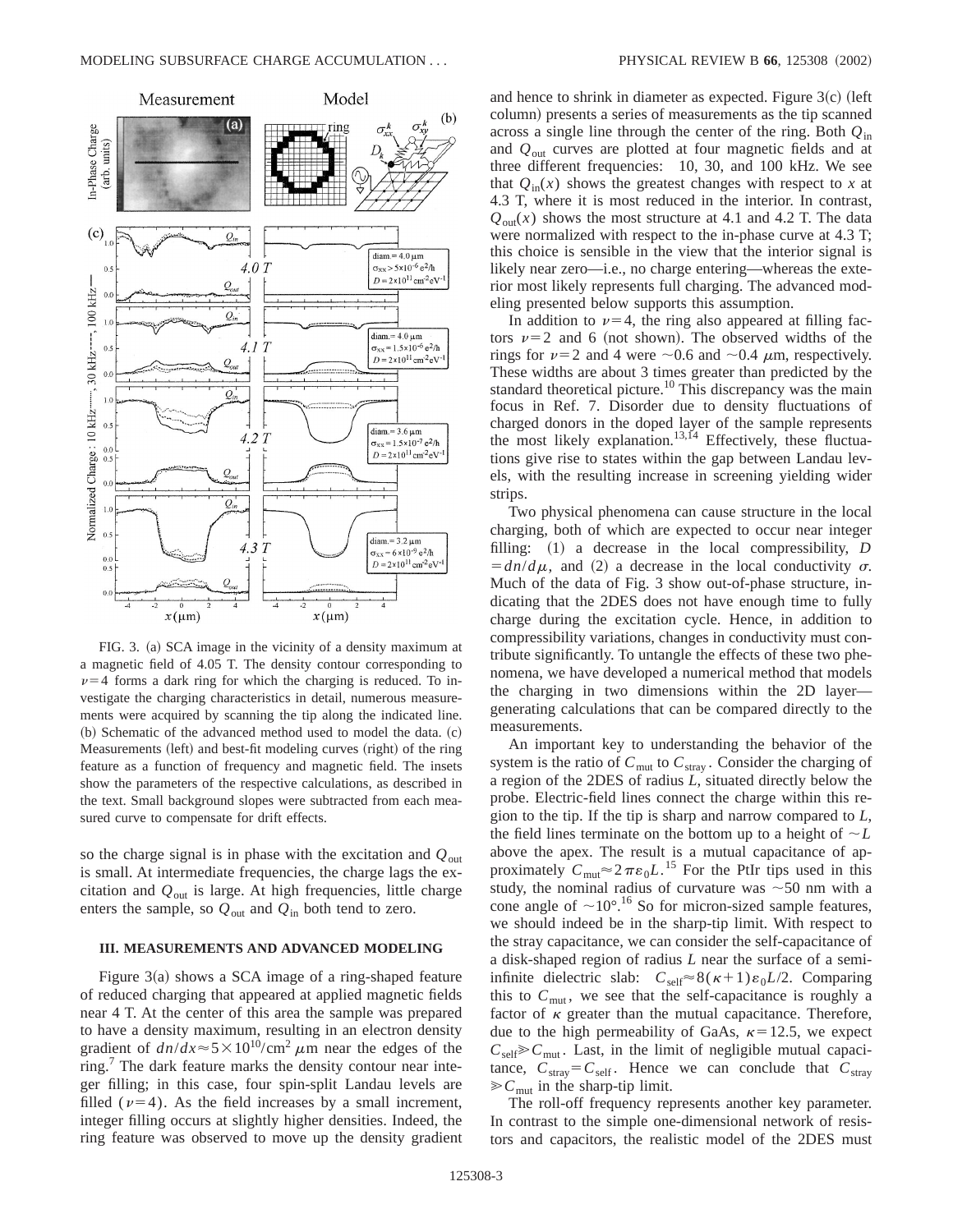account for the distributed *RC* system that comprises the layer. In general, a distributed *RC* system differs from the model shown in Figs.  $2(c)$  and  $2(d)$  in that there is no unique roll-off frequency. The roll-off frequency to charge a particular region depends on its size and average resistance. For example, we can again consider a disk-shaped region of radius *L* with effective resistance  $R_L$ . To simplify the example, we assume that the surrounding 2DES is of arbitrarily low impedance so that the injected potential is effectively applied right at the edge. As the self-capacitance is proportional to the lateral dimension, we see that the roll-off frequency to charge this region is  $f_0 = 1/2\pi RC \propto 1/R_L$ . So smaller length scales charge more quickly. Even for a large resistance, if  $L \ll 1/\kappa \epsilon_0 f_0 R_L$ , the region will charge effectively over the period of the excitation.

We model the 2DES as a two-dimensional array of grid points, each with a distinct compressibility and conductivities to neighboring points. Following the above discussion, we assume  $C_{\text{strav}} \geq C_{\text{mut}}$ . In this limit it is reasonable to first calculate the complete charging within the interior of the 2DES due exclusively to its self-capacitance and electronic structure. This approach eliminates the need to repeat the time-consuming calculations for every position of the tip. As a last step, we find the resulting charge induced on the tip due to  $C_{\text{mut}}$ ; here, we include the spatial resolution of the probe as discussed below. By repeating the procedure for numerous arrays of trial conductivity  $(\sigma)$  and compressibility (D) patterns, we can generate sets of calculations to be compared directly to the experimental measurements.

As described below, for a given geometry of a distinct low-compressibility feature, such as a ring, we find that  $\sigma$ and *D* contribute in qualitatively different ways to the spatial distribution of the charging. Hence, if fits to the measurements can be found that reasonably reproduce the detailed structures, we can assert with some confidence that the parameters of the model represent an appropriate description of the actual system. In this way, quantitative local compressibility and conductivity information can be extracted.

Figure  $3(b)$  schematically shows the parameters of our numerical routine, which calculates the effective ac potential  $\phi(r)$  for every point above an  $N \times N$  grid, resulting from an ac excitation of frequency *f* injected uniformly around the perimeter. In general, for each of  $N^2$  points *k*, the compressibility  $D_k$  and the longitudinal and Hall conductivities  $\sigma_{xx}^k$ and  $\sigma_{xy}^k$  to neighboring points represent adjustable parameters. Given the dielectric properties of the semiconductor and the distance of the 2DES below the surface, the routine calculates the internal capacitance of the array. With the array's conductivity and capacitance set, it is straightforward to calculate the effective potential of every point of the array  $\phi_k$ [i.e.,  $\phi(r)$ ], in analogy to the one-dimensional problem of Fig.  $2(b)$ . The typical way to model capacitance measurements takes the mutual capacitance term to account for the compressibility contribution  $[e.g., Eq. (1)]$ . However, in our scheme,  $C_{\text{mut}}$  is taken as a constant function to be included as the final step. Hence, as detailed in the Appendix, we adjust the effective potential  $\phi(r)$  to account for the 2DES compressibility. The result is mathematically identical to the standard approach.

As the final step in the calculation, we find the charge induced on the tip due to the tip-2DES mutual capacitance. Although the 2DES potential directly below the tip predominantly determines the charge on the apex, more distant 2DES regions contribute significantly to the charge induced on other parts of the tip. Hence we must generalize the simple expression  $q_{ac}(r) = \phi(r)C_{mut}$ . To do this, we define a capacitance function that varies according to the sample location,  $c(r-r_0)$ . This function represents the geometric mutual capacitance between the 2DES and the tip per unit area of the 2D layer, for the tip positioned above location  $r_0$ . Convolution with the effective potential then gives the charge on the tip,

$$
q_{ac}(r_0) = \int \phi(r)c(r - r_0)d^2r.
$$
 (3)

The function  $c(r - r_0)$  is crucial as it determines the spatial resolution of the probe. We expect it to be a bell-shaped function peaked at the location of the apex and of width roughly equal to the tip-2DES separation *H*. For example, taking the tip as a thin rod of constant thickness and with a radius of curvature smaller than *H*, the form of  $c(r-r_0)$  is approximately  $H/\sqrt{H^2 + (r - r_0)^2}$ .<sup>15</sup> In general, the mutual capacitance function depends on the exact shape, broadening with both the tip radius and angle of the conical portion of the tip. For the modeling presented here, we have used a numerically calculated form based on a realistic tip geometry: half cone angle= $10^{\circ}$ , apex radius=50 nm.<sup>17</sup>

Figure  $3(c)$  compares the same measured data (left) to calculated curves generated by our routine (right). For the calculated curves, the scanned area was modeled as a 15  $\times$ 15 array of grid points. The 2DES parameters were chosen to be homogeneous, except for a ring of width of one grid spacing=400 nm. As an example, Fig.  $3(b)$  shows the pattern used for the 4.0- and 4.1-T curves. In order to make a direct comparison, the convolution with  $c(r-r_0)$  was performed over a straight line across the diameter. As this final convolution is performed separately, we are free to choose a finer point spacing for  $r_0$ . Hence the calculated curves are smooth on the scale of 400 nm. The measured images dictated the ring diameters, and the experimental frequencies *f* were applied. Moreover, for all the points not on the ring (interior and exterior),  $\sigma_{xx}$  and *D* were set arbitrarily high. Therefore, only the conductivity and compressibility parameters on the ring itself represented free variables, adjusted to achieve the best fit to the measured data. The  $\sigma_{xx}$  and *D* best-fit parameters are shown as insets. We found that the calculations were independent of the Hall conductivity  $\sigma_{xy}$ for the ring geometry. This should come as no surprise, considering the similarity to the Corbino-disk geometry.

Comparing the measurements to the model, it is clear that our calculation successfully reproduced the general shapes of the curves and evolution with magnetic field. The fits were achieved by taking the modeled compressibility of the ring as  $D(\text{ring})=2\times10^{11} \text{ cm}^{-2} \text{ eV}^{-1}$  for all values of the field. However, it was necessary to use a range of values for  $\sigma_{xx}$ (ring) to reproduce the evolution with field of the interior charging signal. At 4.0 T, the measurements show a high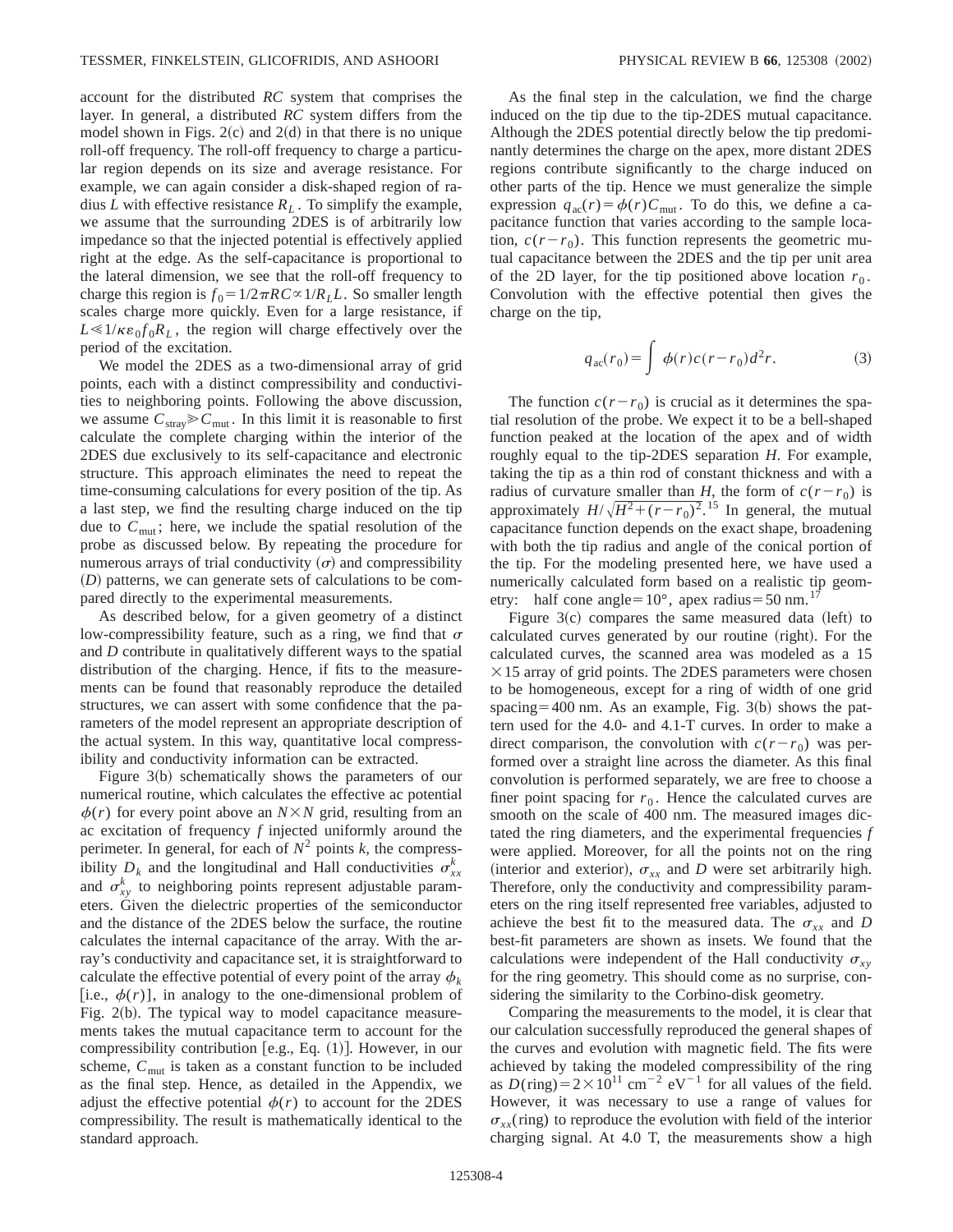interior in-phase signal and almost no out-of-phase structure. This is consistent with an arbitrarily high  $\sigma_{xx}$ (ring). By finding the minimum conductivity consistent with a negligible out-of-phase signal, we set a lower limit of  $\sigma_{rr}(\text{ring}) > 5$  $\times 10^{-6}e^2/h$ . As the field increases, the measurements show a reduced in-phase signal, with significant out-of-phase structure. Our model implies that this behavior stems from a drastically reduced conductivity across the ring. At 4.3 T, the best fit was achieved with  $\sigma_{rr}(\text{ring})=6\times10^{-9}e^2/h$ —three orders of magnitude lower that at 4.0 T.

We find that the shapes of the curves reflect the interplay between compressibility and resistivity features. Basically, a reduced *D*(ring) by itself can reduce the charging only directly on the ring. This accounts for the in-phase downward spikes that appear near  $x = \pm 2 \mu m$  at 4.0 and 4.1 T, and partially at 4.2 T, in both the measured and modeled curves. In contrast, a low conductivity restricts the flow of charge across the ring, resulting in a reduced in-phase signal *everywhere* in the interior. Hence, instead of a ring shape, this phenomenon produces a disk-shaped feature.

### **IV. COMPARISON TO SIMPLE MODELS**

The advance modeling implies that the measured behavior arises from the reduced  $\sigma_{xx}$  and *D* of a low-compressibility ring. As a check, we now compare this result to the simple models introduced in Sec. II.

As the structure observed at 4.0 T is consistent with arbitrarily high  $\sigma_{rr}$ (ring), it is reasonable to apply the single parallel-plate capacitor model introduced in Sec. II A to estimate the compressibility reduction responsible for the inphase ring (seen as downward spikes). Taking the ring as a 10% reduction of  $Q_{\text{in}}$ , we apply Eq. (1) using  $d=90$  nm,  $h=10$  nm, and  $\kappa=12.5$ . We then find that the simple model yields a reduced compressibility of  $D(\text{ring})=5$  $\times 10^{11}$  cm<sup>-2</sup> eV<sup>-1</sup> (a 60-fold reduction compared to the zero-magnetic-field compressibility of  $D \approx 3$  $\times 10^{13}$  cm<sup>-2</sup> eV<sup>-1</sup>). This roughly agrees with the value found by the advanced model of  $2 \times 10^{11}$  cm<sup>-2</sup> eV<sup>-1</sup>. The agreement is surprising considering that by neglecting the effects of stray capacitance, the single-capacitor model requires the tip-sample mutual capacitance to account for most of the electric-field lines emanating from the sample. In contrast, the numerical routine assumes a small  $C_{\text{mut}}/C_{\text{strav}}$  to calculate the effective potential without regard to the tip position. Hence we may conclude that in this case the extracted value of the ring compressibility is fairly insensitive to the details of the model.

With regard to the structure seen at  $4.1-4.3$  T, we can apply the simple *RC* circuit shown in Figs.  $2(c)$  and  $2(d)$ . Because we believe the resistance and capacitance are mostly separated (i.e., not distributed) in the real system, the *RC* model should approximately predict the correct magnitude of the signal interior to the ring; *R* is set by the lowconductivity boundary, whereas the self-capacitance of the interior disk determines *C*. Looking at the curves qualitatively, we can conclude that at 4.2 T the system is near the out-of-phase peak. This follows from the observation that the measured  $Q_{\text{out}}$  data have the maximum interior amplitude and are fairly insensitive to frequency; at this same field, the *Q*in data have the maximum sensitivity to frequency. This behavior is consistent with  $30 \text{ kHz} \sim 1/2 \pi RC$ . Using *C*  $=1.0$  fF for the capacitance of a 2- $\mu$ m-radius disk near the surface of the dielectric, we find  $R \sim 5$  G $\Omega$ . This implies  $\sigma_{xx}$ (ring) $\sim$ 1×10<sup>-7</sup>*e*<sup>2</sup>/*h*, using a "number-of-squares" factor consistent with a 400-nm ring thickness. This compares well with  $1.5 \times 10^{-7} e^2/h$ , the best-fit  $\sigma_{xx}$ (ring) of the advanced model at 4.2 T.

### **V. CONCLUSION**

In summary, using subsurface charge accumulation imaging, we have observed incompressible regions that evolve smoothly with magnetic field, consistent with quantum Hall effect theories considering long-range potential fluctuations in the presence of disorder. In addition to observing the spatial patterns of the signal, we have shown that by carefully comparing the charge accumulation signal to modeling, approximate values of the local compressibility and conductivity can be extracted from the measurements.

Surprisingly, we find that relatively small increments of the magnetic field lead to changes in the electrical resistivity across the incompressible strip of more than three orders of magnitude. This drastic variation is approximately consistent with recent measurements of incompressible strips formed using metal gates deposited on a sample surface.<sup>18</sup> Interestingly, in both cases the strip resistivity was higher as the strip moved into the region of a higher-density gradient, where the width of the strip is expected to be smaller. $^{10}$ 

### **APPENDIX**

The purpose of this appendix is to give more details of the numeric calculations for our advanced modeling for charging within the 2D layer. With the imaged area of the sample defined as an  $N \times N$  array of grid points, the starting point for the calculations is the charge conservation expression for each point *k*:

$$
\frac{dq_k}{dt} - \sum_l I_{k,l} = 0,
$$
\n(A1)

where the charge term (first term) gives the rate of change of the charge and the current term (second term) gives the total current flowing into the grid point from the surrounding points. As the current is a function of the potential of the points, it can be rewritten,  $\sum_{i} I_{k,i} = \sum_{i} S_{k,i} \varphi_i$  or, in matrix notation,  $S\vec{\varphi}$ . Here *S* is an  $N^2 \times N^2$  matrix containing the conductivities  $\sigma_{xx}^k$ ,  $\sigma_{xy}^k$  between adjacent pairs of points, and  $\phi$ is a vector with  $N^2$  elements—each corresponding to the potential of a particular point *k*. In linear response, the charge term can also be expressed as a function of  $\phi$  by constructing a capacitance matrix *C*,  $d\vec{q}/dt = (i2\pi f)\vec{q} = (i2\pi f)C\vec{\varphi}$ .

To find *C*, we first construct a potential matrix *P* that considers the Coulomb interaction among all pairs of points, invoking image charges to account for bound charges at the dielectric surface. The capacitance matrix is then given by  $C = P^{-1}$ . In contrast to *S*, which is nonzero only near the